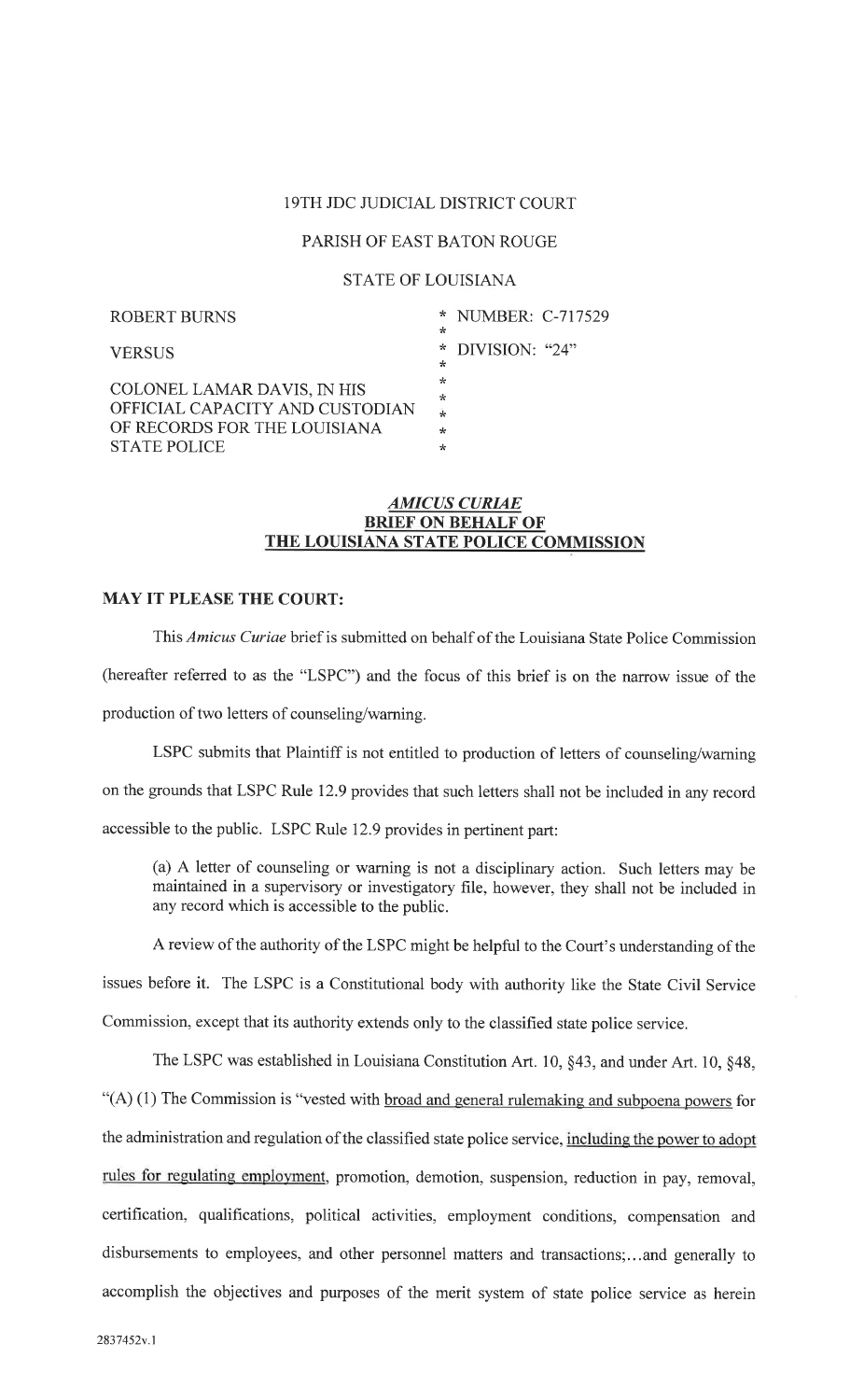#### I9TH JUDICIAL DISTRICT COURT

### PARISH OF EAST BATON ROUGE

#### STATE OF LOUISIANA

| ROBERT BURNS                    | * NUMBER: C-717529 |
|---------------------------------|--------------------|
|                                 | ÷                  |
| <b>VERSUS</b>                   | $*$ DIVISION: "24" |
|                                 | ∗                  |
|                                 | ÷                  |
| COLONEL LAMAR DAVIS, IN HIS     | ÷                  |
| OFFICIAL CAPACITY AND CUSTODIAN | ÷                  |
| OF RECORDS FOR THE LOUISIANA    | باو                |
| <b>STATE POLICE</b>             | ÷                  |
|                                 |                    |

#### MOTION FOR LEAVE TO FILE AMICUS CURIAE BRIEF AND ORDER

NOW INTO COURT, through undersigned counsel, comes the Louisiana State Police Commission (hereafter "LSPC") and seeks leave to file an Amicus Curiae Brief in opposition to portions of the Petition for Writ of Mandamus.

The Petition for Writ of Mandamus and Memoranda filed in support by Plaintiff argue that the LSPC has no authority to promulgate rules that govern the state police service and that one such rule, LSPC Rule 12.9 is unenforceable. LSPC submits that this argument is without merit for the reasons more fully stated in its Amicus Curiae Brief.

WHEREFORE, the Louisiana State Police Commission prays for leave to file the attached AMICUS CURIAE BRIEF in the record of this proceeding.

Respectfully submitted,

TAYLOR, PORTER, BROOKS & PHILLPS L.L.p.

By M. Lenore Feeney, Bar # 450 Laurel Street, 8th Floor (70801 P.O.Box247l

Baton Rouge, LA 70821-2471 Telephone: (225) 387-3221 Facsimile: (225)346-8049

Attorneys for the Louisiana State Police Commission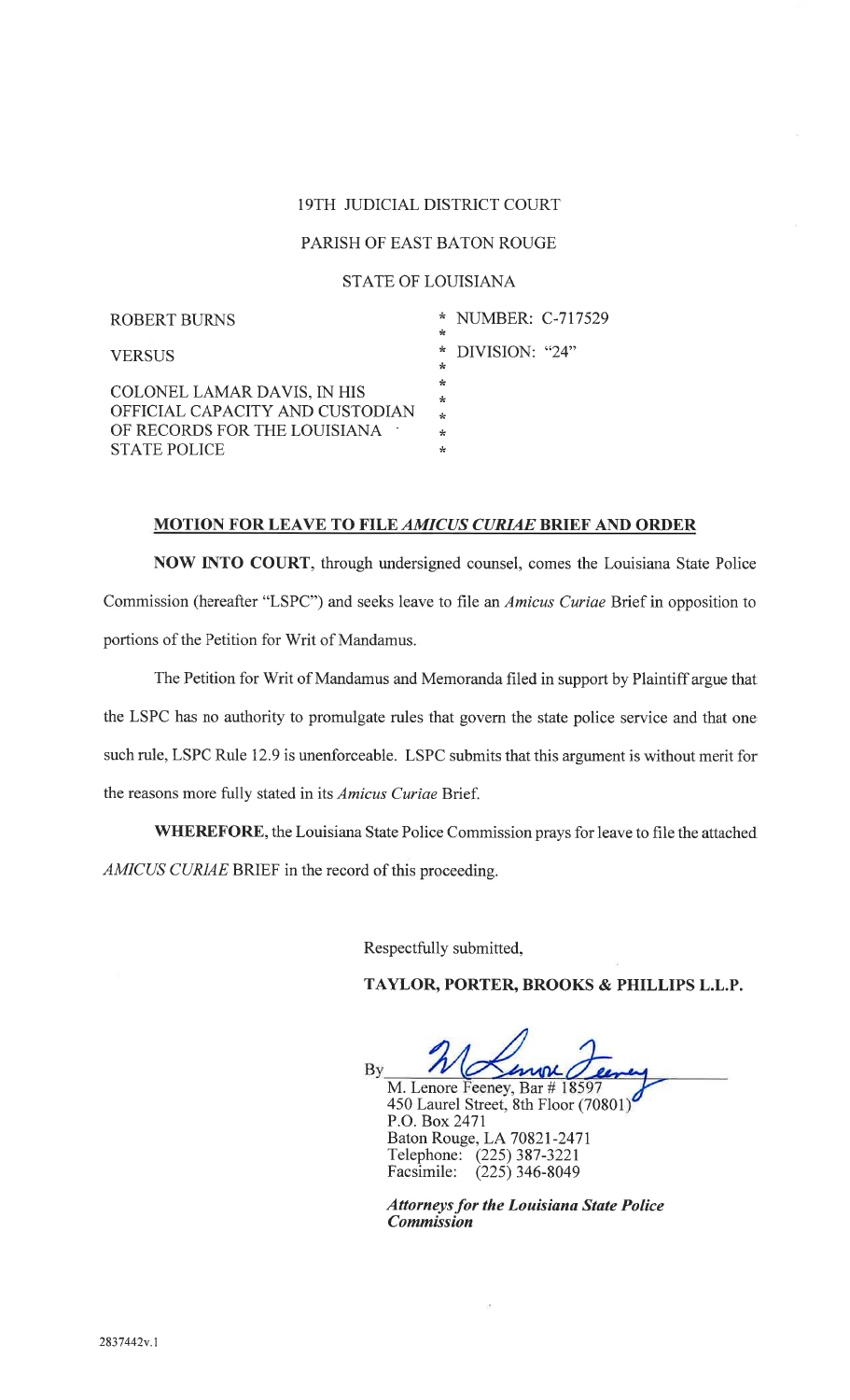established... (4) Effect. Rules adopted pursuant hereto shall have the effect of law and be published and made available to the public. The commission may impose penalties for violation of its rules by demotion in or suspension or discharge from position, with attendant loss of pay." (emphasis added).

The LSPC adopted rules pursuant to the power vested in it, and the initial set of rules that were adopted in 1991 were largely a copy of those rules that were previously adopted and promulgated by the Louisiana State Civil Service Commission, the Commission that previously maintained authority over the classified state police service. Significantly, the State Civil Service Commission has a similar rule that bears the exact same number. State Civil Service Rule 12.9 also provides that improvement letters (such as warnings, counseling, coaching, reprimands, supervisory plans, etc.) "may not be included in any publicly accessible personnel record until used to support future discipline."

The LSPC disputes Plaintiff's argument that the counseling/warning letters should be produced under La. R.S. 44:1, et seq. on the grounds that the LSPC was given authority by the Louisiana Constitution to enact rules to administer and regulate the classified state police service, and LSPC Rule 12.9 was enacted by the LSPC under that authority. When the legislature decides that it is necessary to modify the authority granted to the Commission or to make a requirement of the Commission, it does so by constitutional amendment.<sup>1</sup> Statutes adopted by the legislature that are intended to directly challenge or supplant the jurisdiction and/or powers of the Commission as defined in Article X, Part IV, Section 41-51 are an unconstitutional infringement on the LSPC's authority and core purpose as defined in La. Const. Art. 10, §48. AFSME, Council 17 v. State ex rel. Dep't of Health & Hospitals,789 So.2d 1263,1268 (La.2001).

The LSPC has determined that letters of counseling/warning should not be contained in personnel files, but rather in supervisory files, because these letters have not been used to support appealable disciplinary actions and are meant to be private communications for the betterment of the employee. If every notation or counseling session documented in a supervisory file was made

See: Acts 1997, No. 1489, §5, approved Oct. 3, 1998, eff. Nov. 5, 1998; Acts 2004, No. 930, §1, approved Nov. 2, 2004, eff. December 7,2004; Acts 2008, No. 935, \$1, eff. Approved November 4,2008, eff. December 8, 2008; and Acts 2012, No. 870, §2, approved November 6, 2012, effective December 10, 2012.<br>-2-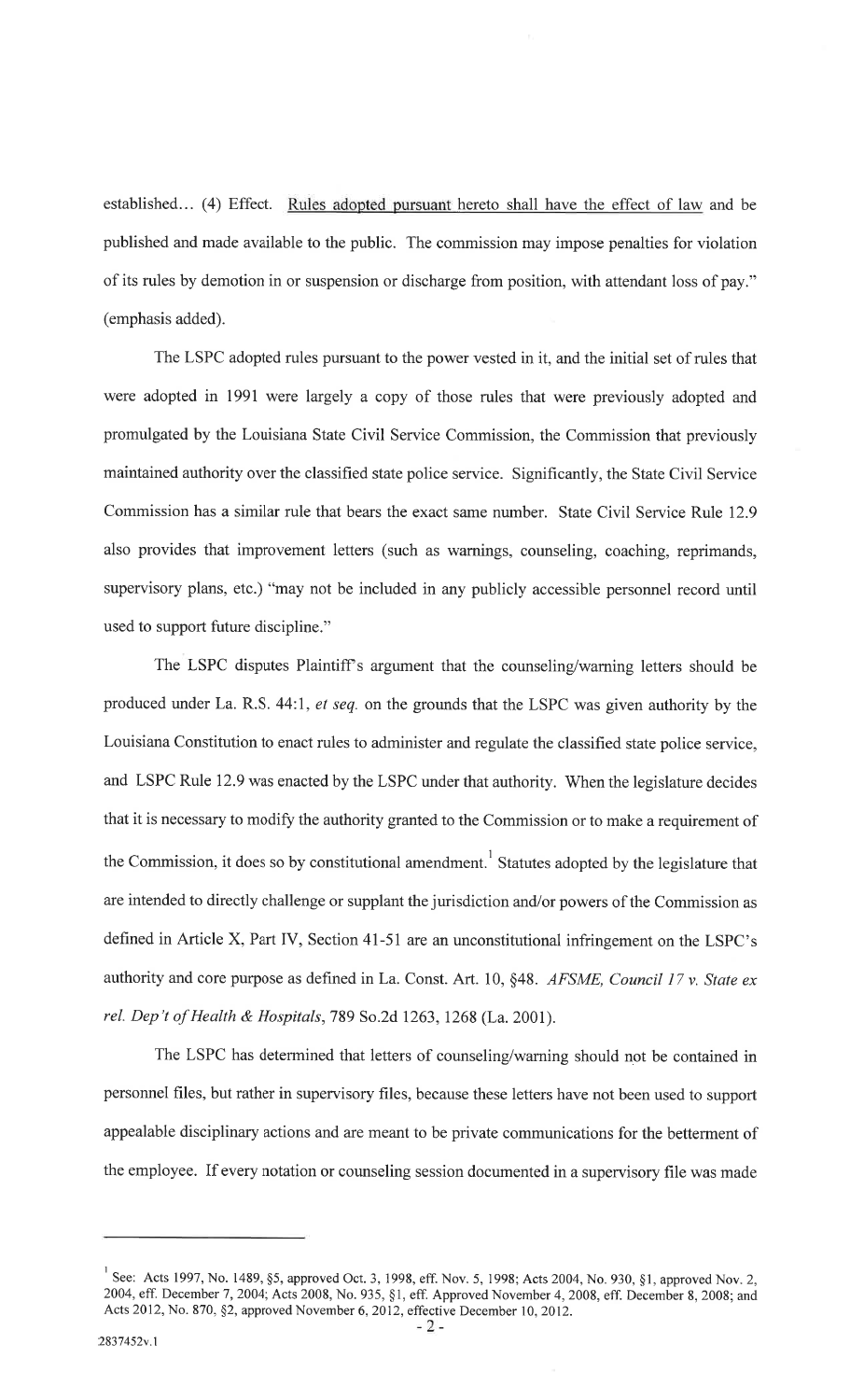public, it could cause embarrassment to the employee and undermine the efforts of a supervisor to instruct and develop the employee. Documentation of behavior and performance issues within the state police service is an essential personnel function and is under the jurisdiction of the LSPC. The discipline of state police service employees is also under the jurisdiction of the LSPC. Discipline requires documentation, proof and often a demonstration of repeated issues following attempts at corrective action by a supervisor and Appointing Authority. It is more likely that an employee will correct his or her behavior rather than continue down a path that could result in disciplinary action. Those corrections and corrective measures should remain private until such point disciplinary action occurs. Having letters of counseling and warning subject to exploitation in the media with one-sided commentary would greatly affect employment in civil service systems and impact the services performed by civil servants.

For these reasons, the LSPC asks the Court to deny production of the two letters of counseling/waming on the grounds that LSPC Rule 12.9 prohibits such production.

Respectfully submitted,

#### TAYLOR, PORTER, BROOKS & PHILLIPS L.L.p.

Bv

M. Lenore Feéney, Bar # 18597 450 Laurel Street, 8th Floor (70801) P.O.Box247l Baton Rouge, LA 70821-2471 Telephone: (225) 387-3221 Facsimile: (225) 346-8049

**Attorneys for the Louisiana State Police** Commission

## -CERTIFICATE -

I certify that a copy of the foregoing was this day emailed, faxed and/or mailed via U.S.

mail with proper postage affixed to:

Robert Edwin Burns, in proper person <sup>4155</sup>Essen Lane, Apt.284 Baton Rouge, LA 70809-2155 E-mail: Robert@SoundOffLA.com

---and---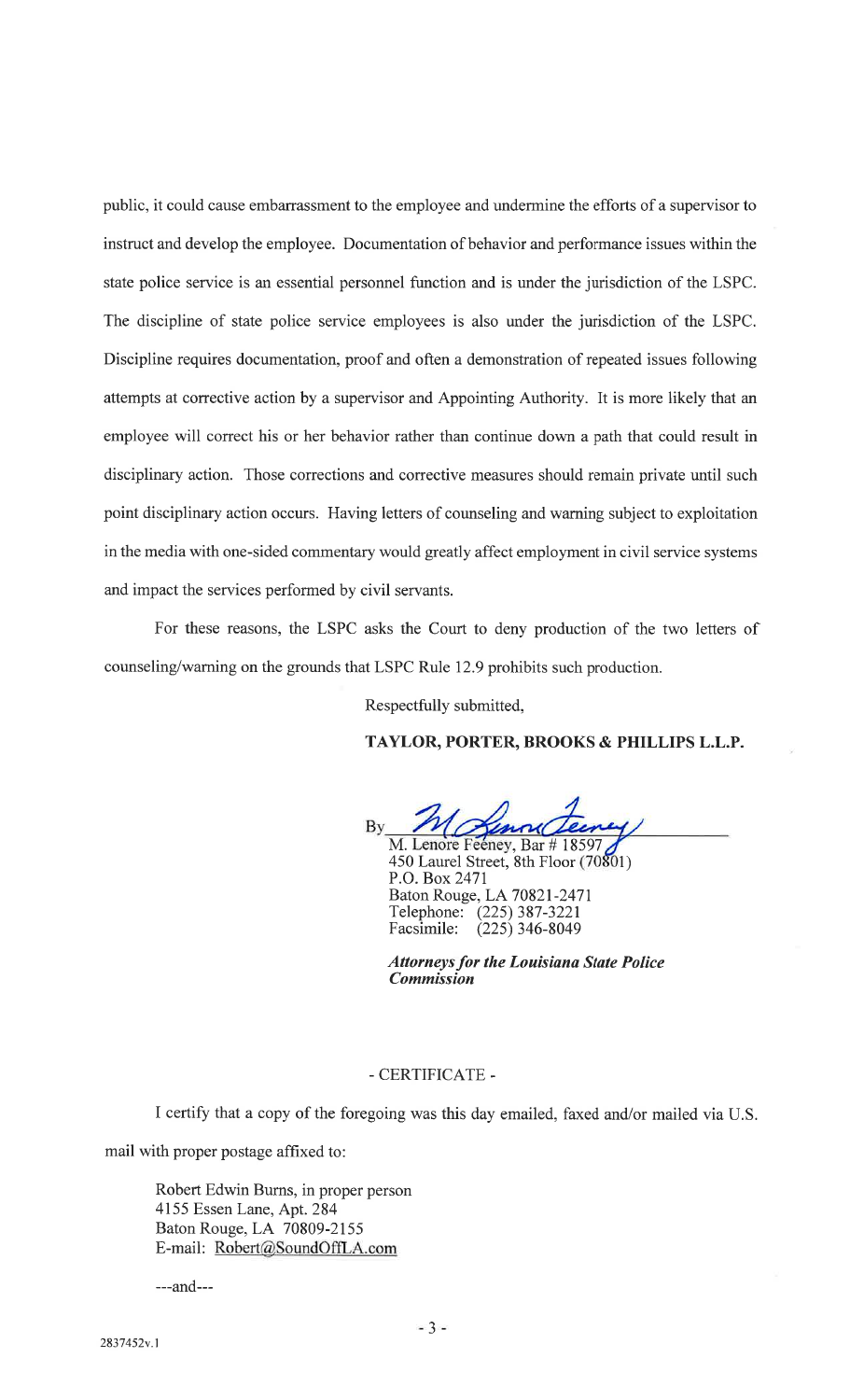Dennis J. Phayer Gregory C. Fahrenholt BURGLASS AND TANKERSLEY, LLC Attorneys for Col. Lanar Davis in His Official Capacity and Custodian of Records For the Louisiana State Police 5213 Airline Drive Metairie, LA <sup>70001</sup> dphayer@burglass.com gfahrenholt@burglass.com

Baton Rouge, Louisiana this  $\frac{1}{\sqrt{2}}$  day of June, 2022.

M Senon Ferry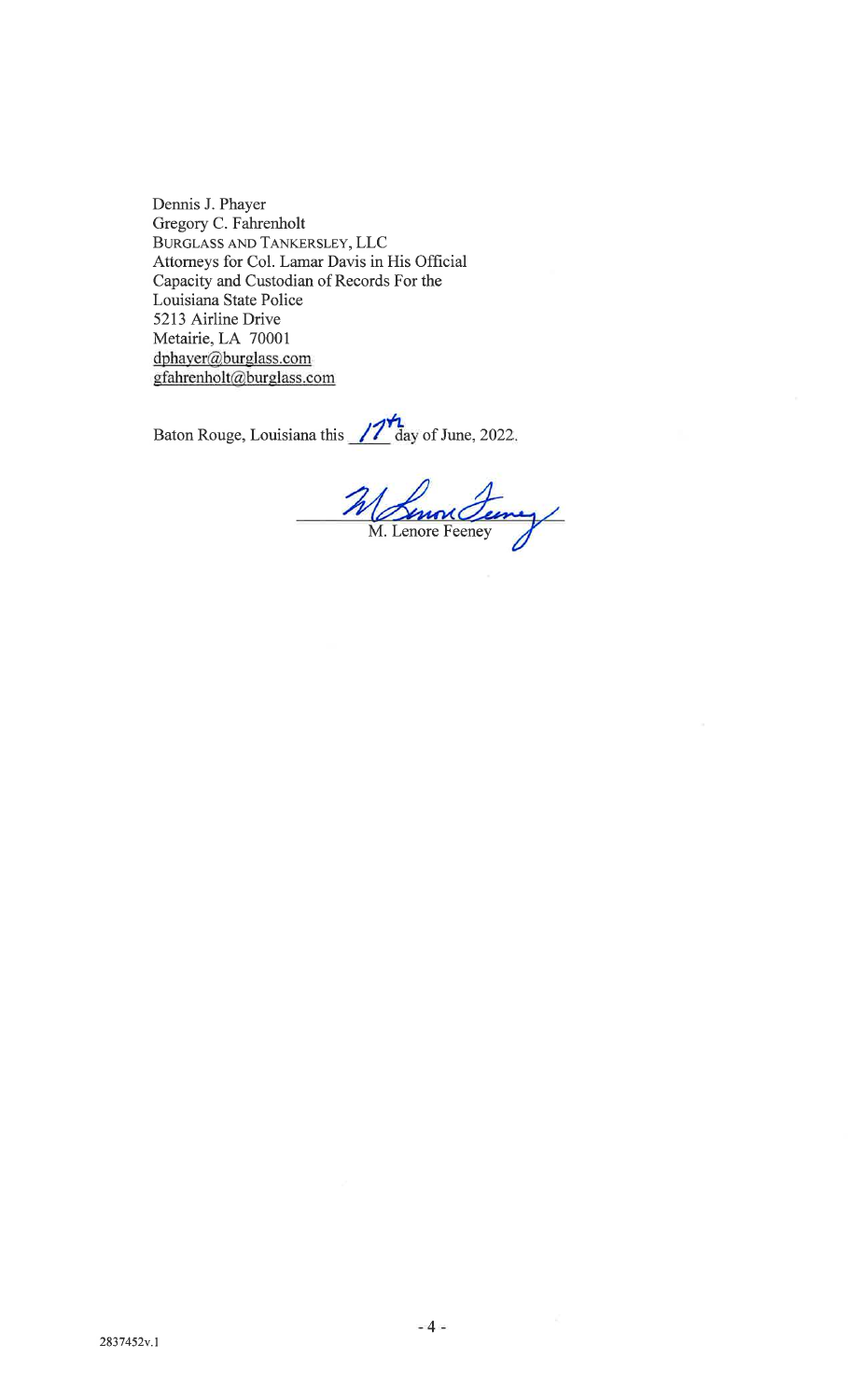## CERTIFICATE -

I certify that a copy of the foregoing was this day emailed, faxed and/or mailed, via U.S.

Mail, postage prepaid to:

Robert Edwin Burns, in proper person <sup>4155</sup>Essen Lane, Apt.284 Baton Rouge, LA 70809-2155 E-mail: Robert@SoundOffLA.com

--- and ---

Dennis J. Phayer Gregory C. Fahrenholt BURGLASS AND TANKERSLEY, LLC 5213 Airline Drive Metairie, LA <sup>70001</sup> dphayer@burglass.com gfahrenholt@burglass.com

Baton Rouge, Louisiana this  $\frac{17}{4}$  day of  $\frac{6}{4}$   $\frac{1}{4}$ , 2022

M. Lenore Feeney